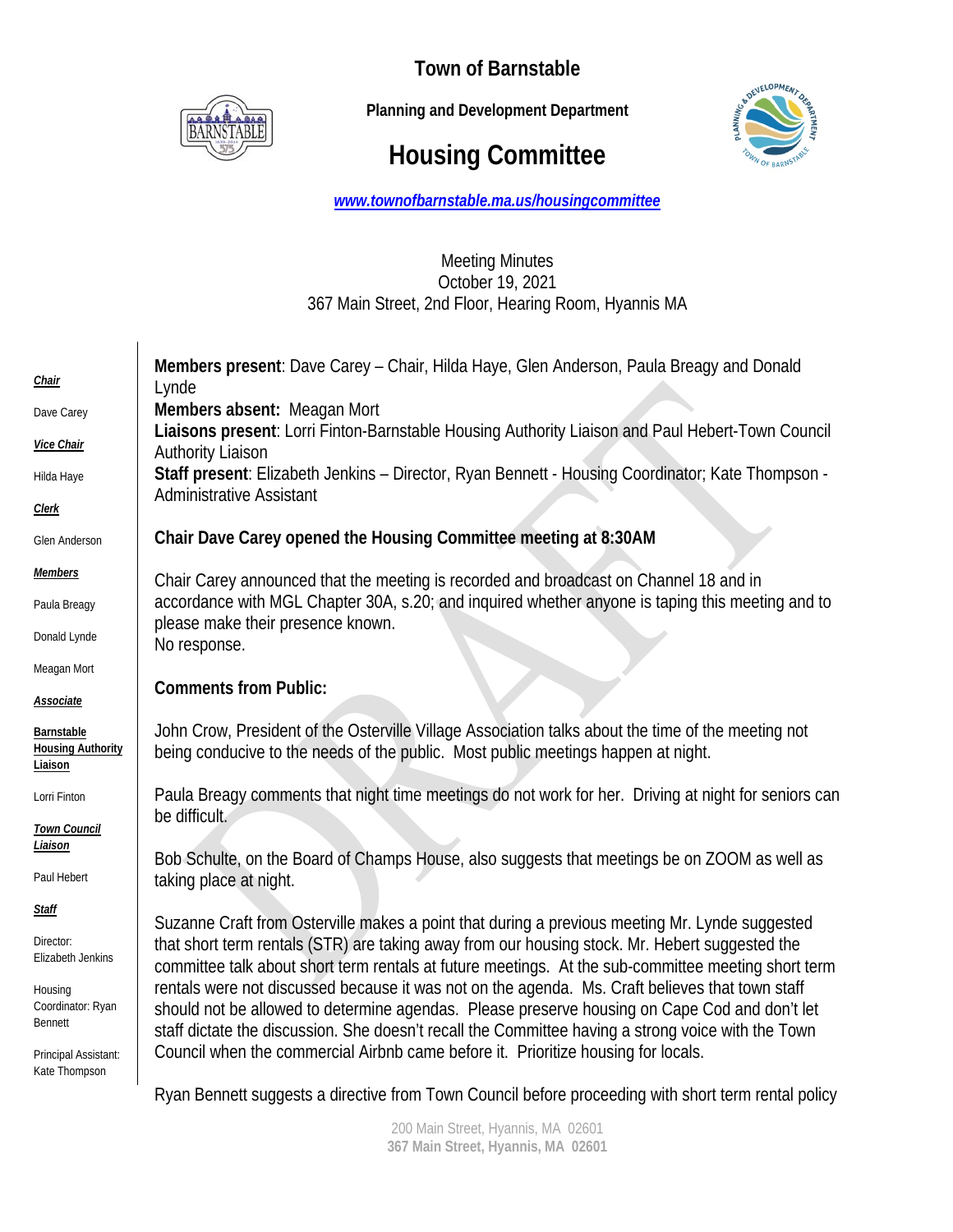. Frederick Risen states short term rentals are a big problem affecting our housing stock. He bought in an article from the New York Times "Where the Suburbs End" to pass around to Committee members. (Exhibit E).

**Housing Coordinator Update:** Ryan Bennett reads emails from the Public:

• We are Ken and Ellen Nosal of Centerville.

 The Housing Subcommittee expressed a desire to elicit input from Barnstable residents at you September 28 meeting. However, hosting in-person meetings during the work day does not lend itself to that. We echo the views of others about the importance of holding housing policy discussions for each meeting, not alternating meetings, during non-work hours and by ZOOM, similar to how the Council, the Planning Board and ZBA are doing public business in a way that enables public engagement. If the Committee wishes to function in an advisory capacity to the Planning Department, it must speak for the residents. The idea of sitting in a tiny room with unmasked people is off-putting to many residents during the continuing COVID-19 pandemic.

 During the September meeting of the Housing Subcommittee, Ms. Bennett suggested conversations should avoid discussions of short term rentals. That might work in a community that is not a tourist destination. Here in Barnstable, it is impossible to remove short term rentals from the housing crisis picture. In a 2019 conversation with the Housing Committee about Airbnbs, the town staff acknowledged that we have a large housing stock. It's just not being used by our residents. That, of course, is because the great majority of Airbnb properties are designed as short term rentals, owned off-Cape, and far out of the range of locals seeking affordable housing. Locals cannot afford to live in properties designed to be unregulated cash cows that, despite being in residential zones, are businesses.

 The notion of high-density zoning is very popular, to the extent that there are paid radio spots pressing for it. The solution to the scarcity of affordable housing is not to create zoning changes that allow high density housing, with reduced parking requirements. Form based zoning allows developers to determine the appearance of their buildings and the amount of density. We understand that property owners can create duplexes by right, without being required to notify abutters. To that point, one-size-fits all approach to providing housing is not practical in Barnstable. The committee should elicit input from village civic organizations to determine what works in each of the seven villages.

 It is our understanding that Barnstable had an Affordable Auxiliary Dwelling (ADU) program in place, but the new ADU rule has removed the affordability component. That is a lost opportunity to provide affordable housing.

 Thank you for the opportunity to weigh in on the complexities of housing issues in Barnstable.

Ryan states that many communities are struggling with short term rentals. The Town is in the process of collecting data.

Mr. Hebert – two items on short term rentals were withdrawn from Town Council. They felt they didn't cover enough. It's a timely thing that needs to brought up again.

Ms. Bennett reads the second e-mail from Barnstable resident, Heather Hunt.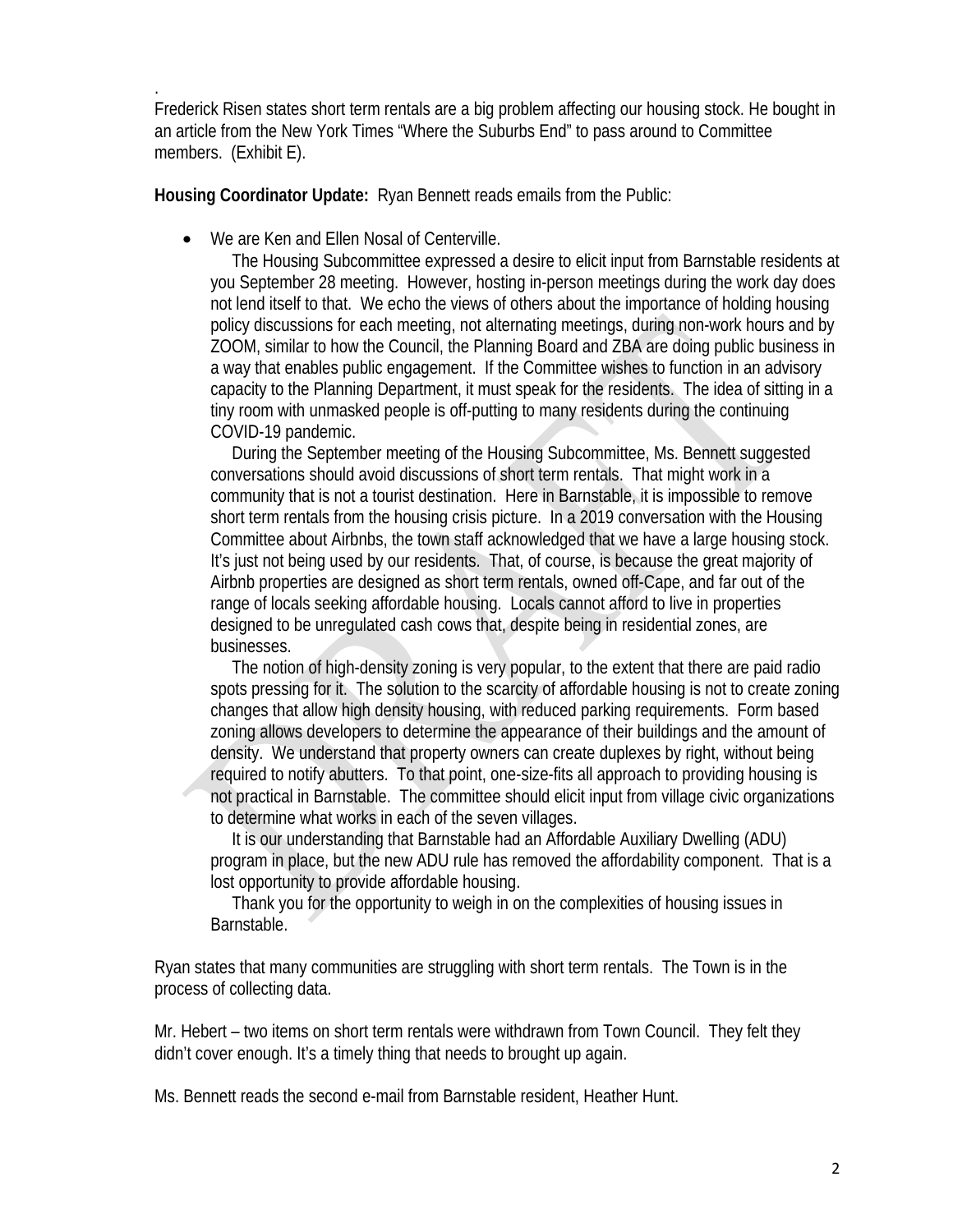• On May 21, 2019, when this Committee talked about the use of homes as investor owned Airbnbs, Town staff said this to you: "We have a large housing stock. It's just not being used to house our residents."

It goes on.

Please talk about preserving our current housing stock for use by locals as homes. As some Committee members have observed directly, the Town doesn't do that yet. It should be the first order of business before talking about tax breaks or other financial incentives to offer long term rents.

 Please also protect and preserve housing we are supposed to have per current zoning and rules.

Here is just one example: today on land I believe zoned for residential use (and a small part for retail, would conform to the "live work play" goals we hear about), the Town let a developer build a warehouse. It's a big storage facility used for things like flooring. So, instead of homes on land zoned for homes, there is a giant warehouse (on land not zoned for warehouse use, I believe; I'd like to be wrong about that). Every time I go by I envision instead lots of homes there in my village-the intended use. When you talk about moving away from zoning based on land use, expect developers to meet their nearest term economic goals, and not the community's needs, like homes for locals.

Two quick words on form-based zoning on your agenda today.

The Town's consultant said in March of 2020 to expect form-based zoning to result in housing units that are expensive, at the upper end of the market rate. The Town consultant also said the Town could restrict the use of homes as commercial Airbnb, but the Planning Department's form based zoning proposal chose not to do that. There is work to do here. Next a word on ADUs, also on your agenda, and the ADU issue no one talks about. The Town has and affordable ADU program. Staff said in a meeting that the Affordable ADU program is expected to stay on the books, but to basically disappear by attrition into a market rate ADU program. When a Councilor later asked about that program and what will happen to the Affordable ADUs, staff didn't address retaining affordable units

Staff also said to this Committee that while residents renting Affordable ADUs are supposed to be people who qualify for that program. They're apparently all not: (quote) "It's a burden for both (town staff) and the homeowner to be doing this monitoring every year and nobody likes it". And (quote) "We have a large number of over-income people in our accessory dwelling units right now".

 As a first order of business, please protect and make the right use of zoning and programs now on the books.

What staff said at the last meeting – to bifurcate short-term rental policy from recommendations around tax policy and incentives for long term rentals – sounds way too much like a tourist town in Colorado now paying landlords up to \$24,000? A year not to Airbnb homes That town said it knows it cannot build the way out of the commercial Airbnb problem, so they are looking to pay their way out.

We hope this Committee will tackle these issues in a better way. Thanks for listening.

Ryan and Dave will discuss how to address the issues raised. Ryan can provide an update on the Accessory Affordable Apartment Program.

Mr. Hebert states the Council looks for advice from this Committee. We're losing year round rentals and we also have to protect year round housing. Controversy over Jake Dewey was a misunderstanding. Mr. Dewey put in his letter of resignation, which Mr. Hebert opposes.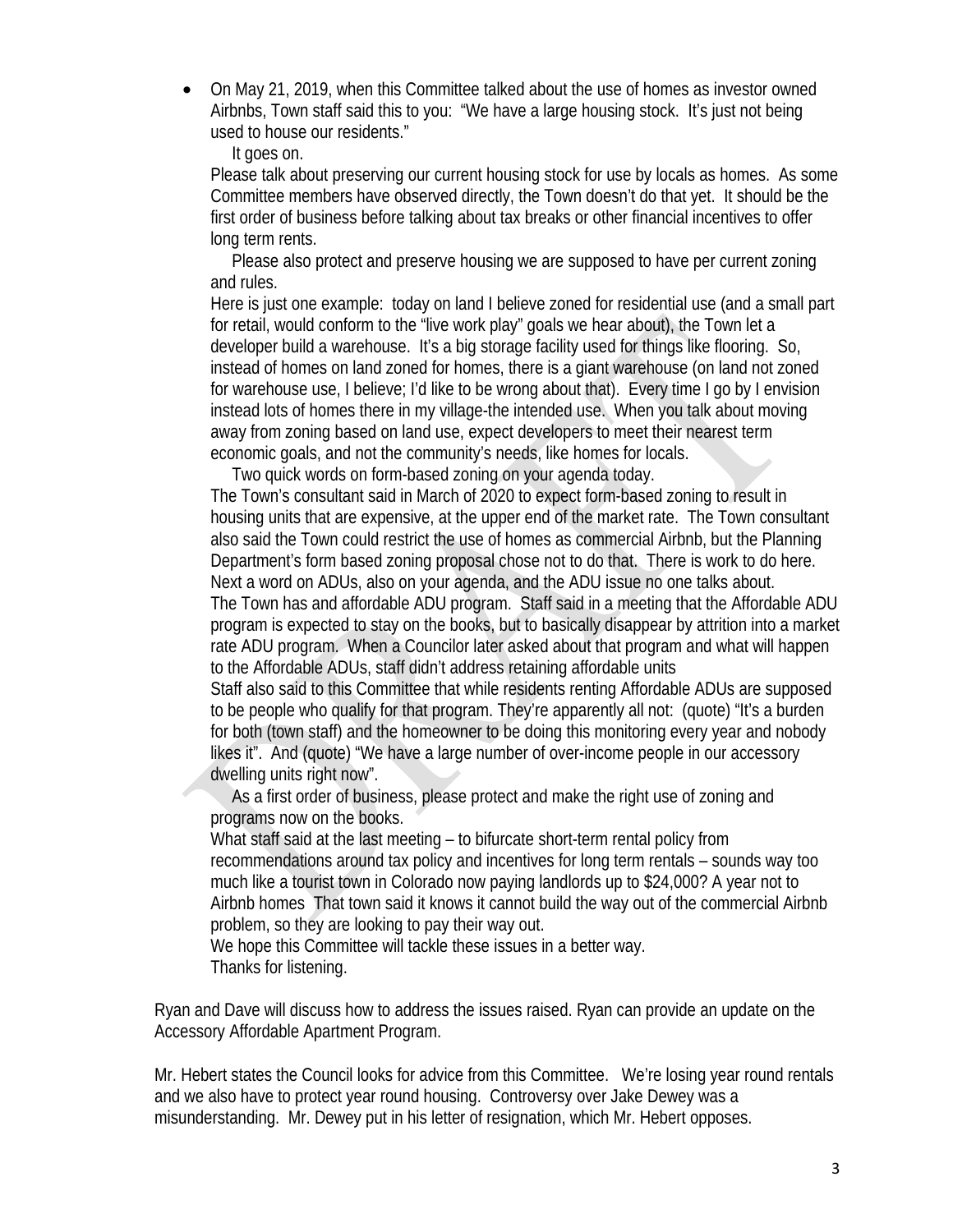There are tools available to regulate short term rentals which the Town is looking into. An update to the Committee will be forthcoming and input from the public is important. Mr. Hebert and Ryan can make this happen.

Paula states that Jake Dewey was a breath of fresh air on this Committee. She believes we need him so we could get things done. He should be sitting up here with us and his breadth of knowledge.

Suzanne Croft provided additional comment stating that short term rentals are businesses and they don't belong in neighborhoods. Also no one should be on a Board that has a personal interest.

There was discussion from Committee members about Jake Dewey being a valuable member of the Committee and always recuse himself if there was a conflict of interest.

Kris Clark stated that an 8:30 am meeting is inconvenient for some during normal working hours.

Mary Wilson states that no one should be on a board that has a conflict of interest.

Ryan reports that the Conflict of Interest Laws have guidelines to help with Committees.

**Vote on Rescinding the Sub-Committee:** 

**Dave Carey makes a motion to rescind the Sub-Committee Hilda Haye seconds. Aye All.** 

**Election of Officers:** 

**Dave Carey-Chair Hilda Haye- Vice Chair Glen Anderson-Clerk** 

**Dave Carey makes a motion to accept the election of officers. Hilda Haye seconds. Aye All.** 

Ryan will investigate options for an alternate meeting time.

#### **Tax policy for year-round rentals**

Research how/whether existing year round resident tax exemptions for homeowners could be extended to year round rentals.

### **Inclusionary Ordinance review**

Requires 10% for affordability for residents earning up to 65% of Area Median Income (AMI). There is growing public interest in expanding the affordability requirements under this ordinance. This is something the Committee could take up.

#### **Downtown Hyannis Zoning Revision**

Staff is preparing for a first reading to Town Council in the near future.

#### **Housing Incentive Programs**

Staff researching other incentive programs to bring forward.

#### **ADU Program Update**